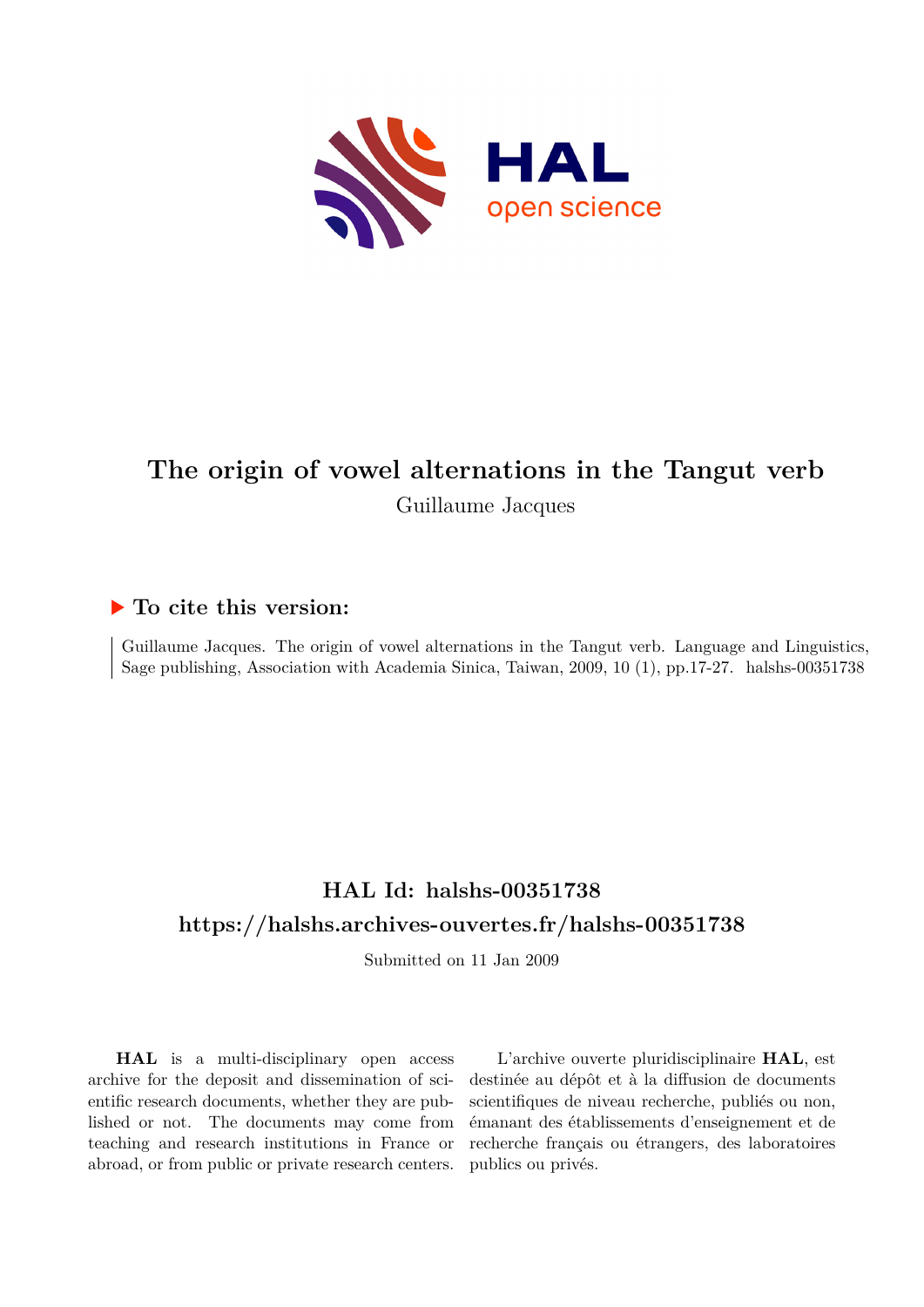#### **The origin of vowel alternations in the Tangut verb<sup>1</sup>**

Jacques Guillaume, Université Paris Descartes

Language and Linguistics 10.1:17-27,2009

**Abstract**: *Like other Qiangic languages, Tangut has a complex verbal morphology. Based on comparative data from Qiangic languages, this article attempts at reconstructing the origin of the Tangut Ablaut system. In Tangut, some verbs have two stems, whose distribution is determined by the person of the agent and the patient. Stem 2 appears when the agent is first of second person singular and the patient is third person, and stem 1 in other verbal forms. We show that there was third person patient \*-w suffix in Tangut cognate with Northern Qiang, and that stem 2 are the result of the coalescence of this suffix with the verb root vowel.* 

**Keywords** : Tangut ; Qiang ; Rgyalrong ; Ablaut ; agreement

提要:如同羌语支的其它语言一样,西夏语有复杂的动词形态变化。本文在羌语 支语言历史比较的基础上,试图探讨西夏语原音交替的来源。西夏语部分动词有 两个词干,这两个词干的分布与主语和宾语的人称有关。主语是第一或第二人称 单数、宾语是第三人称的时候,动词用词干 2,而在其他环境中动词则用词干 1。 本文认为,原始西夏语本来有一个与北部羌语同源的及物第三人称标记\*-w-,词 干 2 就是动词词根与该\*-w 后缀合并的结果。

关键词: 西夏语;羌语;嘉绒语;元音交替;人称范畴

<u>.</u>

<sup>&</sup>lt;sup>1</sup> This paper was first presented at the East Asian Linguistics seminar, Oxford, 5<sup>th</sup> February 2008. I thank B. Frellesvig, Nie Hongyin and two anonymous reviewers for their insightful comments on this paper.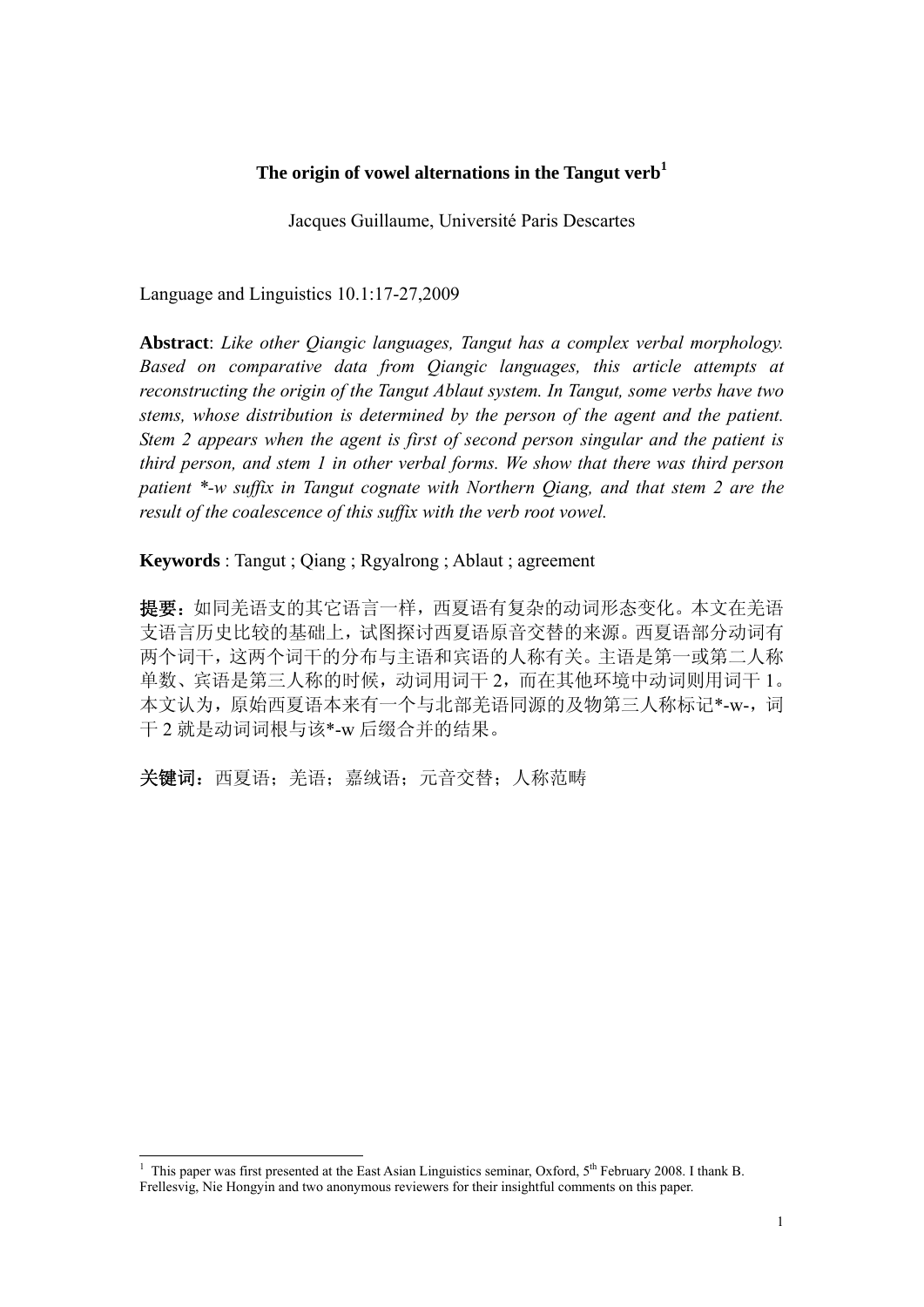Like Rgyalrong and other members of the Qiangic branch of Sino-Tibetan, Tangut has a complex agreement system in which person is not only marked by affixes, but also by stem alternations, as was first discovered by Nishida (1976) and elaborated by Gong (2001). In this article, we will first present former scholarship on Tangut verbal agreement, then propose a new analysis of the verbal stem alternations based on comparisons with modern Qiangic languages.

#### **1. Tangut agreement system**

#### **1.1 Personal suffixes**

Kepping (1975, 1985:217) was the first scholar to discover the existence of a personal agreement system in Tangut. She described three suffixes:  $\Re$  na<sup>2</sup> (1Sg),  $\Re$ nja<sup>2</sup> (2Sg) and  $\ddot{\mathcal{R}}$  nji<sup>2</sup> (1Pl and 2Pl). These suffixes are related to the personal pronouns, though not in an entirely transparent way:

| Suffixes                                                  | Pronouns                                              |
|-----------------------------------------------------------|-------------------------------------------------------|
| $\text{\AA}$ na <sup>2</sup> 1Sg                          | $\text{\AA}$ na <sup>2</sup> 1Sg                      |
| $\&$ nja <sup>2</sup> 2Sg                                 | $\ddot{\text{m}}$ nja <sup>2</sup> 2Sg                |
| $\overline{\hat{\mathcal{R}}}$ nji <sup>2</sup> 1Pl / 2Pl | $\ddot{\text{m}}$ nji <sup>2</sup> 2Sg Honorific, 2Pl |

1Sg pronoun and suffix are identical both in pronunciation and in writing, though other first person singular pronouns such as  $\overline{\mathcal{R}}$  mjo<sup>2</sup> also exist and require to be used with the  $\Im$  ma<sub>2</sub><sup>2</sup> suffix. The second person singular pronoun  $\Im$  ma<sub>1</sub><sup>2</sup> has the same reconstructed pronunciation as the suffix, but they are written with different characters, and never confused in texts. Finally, the plural  $SAP<sup>2</sup>$  suffix  $\ddot{\mathcal{Z}}$  nji<sup>2</sup> has the same pronunciation as the second person honorific/plural pronoun  $\ddot{m}$  nji<sup>2</sup>, but they are written with different characters. Besides, this pronoun, when used for a singular argument, requires the  $\&$  nja<sup>2</sup> suffix, as can be seen in the following example (#3.6,  $p.14^3$ :

| (1) | 禰   | 霚                                                     | 形 けいじょう | 夥 | 豧                         | 队 |
|-----|-----|-------------------------------------------------------|---------|---|---------------------------|---|
|     |     | $\text{nji}^2$ tshji <sup>2</sup> ljij <sup>1</sup> a |         |   | $dz$ jij nja <sup>2</sup> |   |
|     | You |                                                       |         |   | serve PRF agree 2sg       |   |
|     |     | Do you agree to serve her?                            |         |   |                           |   |

Therefore, although it seems probable that the personal suffixes are ultimately derived from the pronouns, they had already been grammaticalized for an important time when the first Tangut texts were written.

 An interesting property of Tangut personal suffixes is that they may agree not with an argument, but with the possessor of an argument (a SAP possessor of a 3rd person argument). This is a common property of agreement in ST languages (except

<u>.</u>

<sup>&</sup>lt;sup>2</sup> Speech-act participant, i.e. first or second person.

<sup>&</sup>lt;sup>3</sup> All example sentences in this paper are from Jacques (2007), the textual edition and translation of the Tangut text 新集慈孝传 / 隧商范經猜 'The new treatise on parental love and filial piety'. Gong Hwang-cherng's reconstruction of Tangut is used throughout the article (see Gong 2002).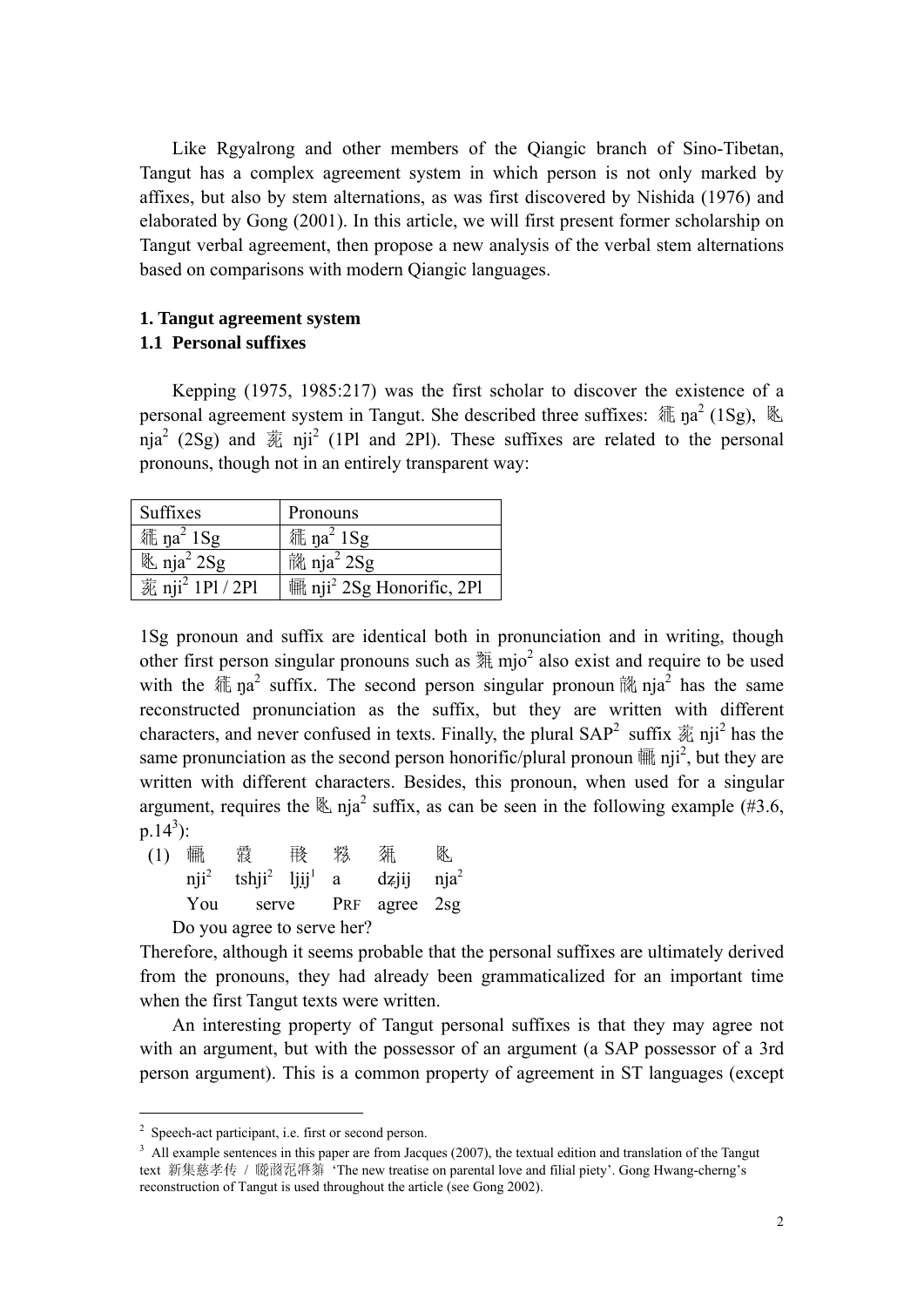Rgyalrong, see Jacques 2004:345), and was noticed by Kepping (1985:238). They can not only appear on verb, but also, in a few examples, directly on nouns without a copula (Jacques 2008).

In transitive verbs, when one argument is SAP and the other non-SAP, regardless of their respective syntactic roles, agreement occurs with the SAP argument. When both arguments are SAP, agreement occurs with the patient. This system is summarized in the following table, where columns indicate the patient and rows the agent:

|     | ls                   | l p                   | 2s                            |                    |                                |
|-----|----------------------|-----------------------|-------------------------------|--------------------|--------------------------------|
| 1s  |                      |                       | $%$ nja <sup>2</sup>          | 葱 nji <sup>2</sup> | $\text{\#}$ ŋa <sup>2</sup>    |
| l p |                      |                       |                               |                    | 葱 nji <sup>2</sup>             |
| 2s  | 猛<br>ŋa <sup>2</sup> | 葱<br>nji <sup>2</sup> |                               |                    | $%$ nja <sup>2</sup>           |
|     |                      |                       |                               |                    | $\overline{\text{nji}}^2$<br>菀 |
|     |                      |                       | $\mathbb{K}$ nja <sup>2</sup> | 葱 nji <sup>2</sup> |                                |

Table 1: Tangut agreement suffixes.

#### **1.2 Stem alternation**

As Gong (2001) pointed out, suffixes are not the only argument markers on the verb in Tangut, some verbs have an alternation between two stems that follow the following patterns:

| alternation             | stem1              | stem 2              | meaning           |
|-------------------------|--------------------|---------------------|-------------------|
| $-ji \rightarrow -jo$   | 義 mji 1.11         | <b>« mjo 1.51</b>   | hear              |
| $-iu \rightarrow -io$   | 数 lju 2.02         | <b>想</b> ljo 2.44   | throw             |
| $-ji \rightarrow -ji$   | <b>14</b> sji 2.10 | <b>靴</b> sji1.30    | die               |
| $-jij \rightarrow ji$   | <b>筱 ljij 2.33</b> | <b>蔵</b> lji 2.09   | see               |
| $-ier \rightarrow -ior$ | <b>霞</b> wier 1.78 | <b> 燕 wior 1.90</b> | love <sup>4</sup> |

Table 2: Patterns of stem alternation in Tangut.

Most (if not all, as we will see below) of alternating verbs are transitive. Stem 2 is used when the verb's subject (that is, A for a transitive verb or S for an intransitive one) is 1Sg or 2Sg and the patient is third person (Gong 2001:26). Stem 1 occurs in all other cases, including those when a 1sg or 2sg agreement suffix appears but is coreferent with the patient of the verb (Gong 2001:32-34).

Agreement suffixes are usually present in most verb forms but may be elided, as Gong pointed out, leaving out the stem alternation as the only mark of agreement on the verb.

Alternating transitive verbs can have up to six distinct forms. The following table represents the (theoretical)<sup>5</sup> paradigm of the alternating verb  $\mathbb{\tilde{M}}$  phji<sup>1</sup>/  $\mathbb{\tilde{R}}$  phjo<sup>2</sup> 'to

<u>.</u>

<sup>4</sup> This example was found in Jacques (2006b).

 $<sup>5</sup>$  This is the most common alternating transitive verb in Tangut. Almost all the forms in the table are attested; see</sup>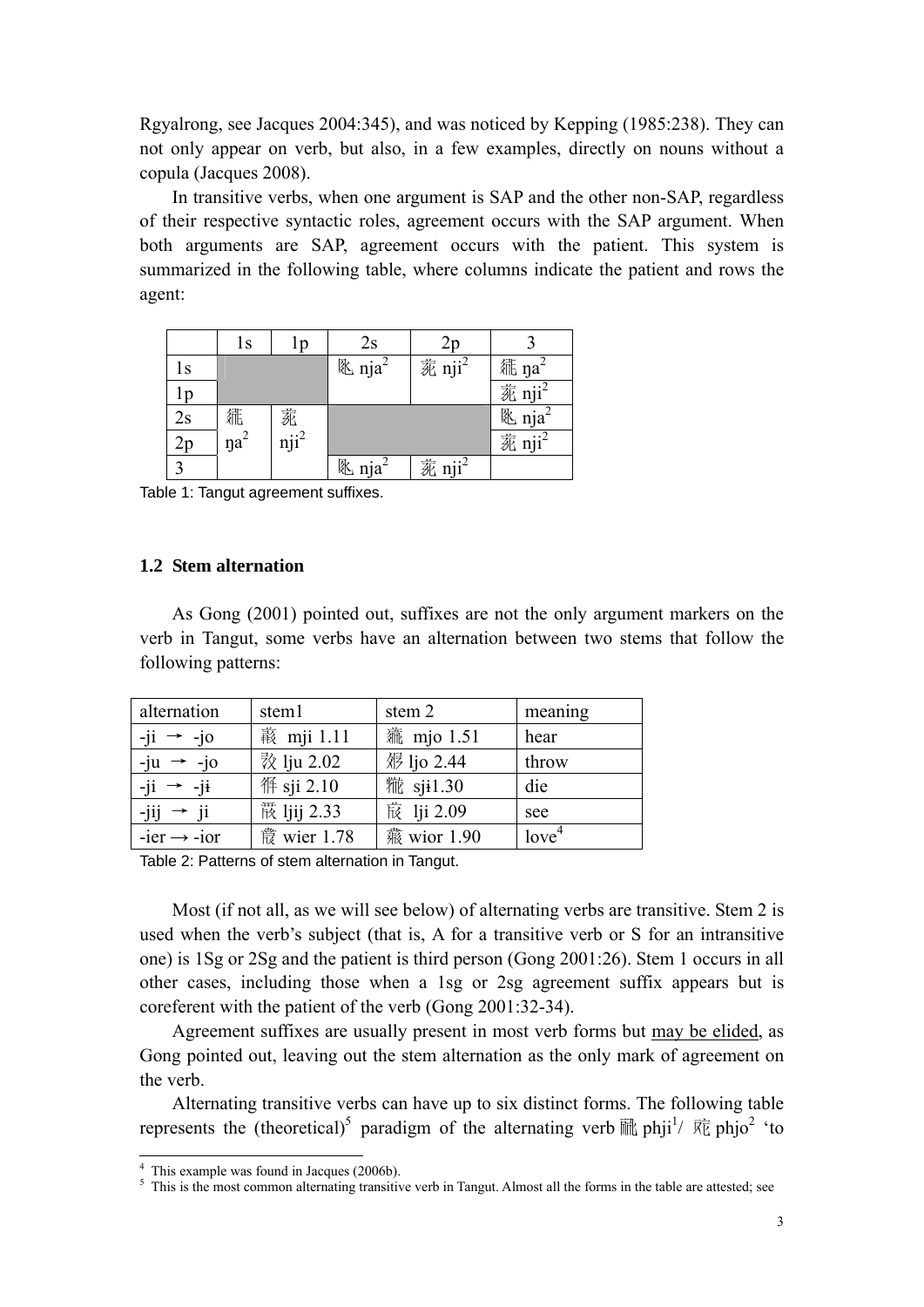send, to cause to do'.

|    | 1s                      | 1p                                 | 2s                                                           | 2p                                    |                                                        |
|----|-------------------------|------------------------------------|--------------------------------------------------------------|---------------------------------------|--------------------------------------------------------|
| 1s |                         |                                    | $\mathbb{R}$ $\mathbb{K}$ phji <sup>1</sup> nja <sup>2</sup> | 祝苑 phji <sup>1</sup> nji <sup>2</sup> | $\bar{\mathbb{R}}$ 犹 phjo <sup>2</sup> ŋa <sup>2</sup> |
| 1p |                         |                                    |                                                              |                                       | 祝苑 phji1 nji <sup>2</sup>                              |
| 2s | <b>福</b> 猫              | 态                                  |                                                              |                                       | $\bar{R}$ $\&$ phjo <sup>2</sup> nja <sup>2</sup>      |
| 2p | $phji1$ na <sup>2</sup> | phji <sup>1</sup> nji <sup>2</sup> |                                                              |                                       | 祝范 phji <sup>1</sup> nji <sup>2</sup>                  |
|    |                         |                                    | 福 » phji <sup>1</sup> nja <sup>2</sup>                       | 祝苑 phji <sup>1</sup> nji <sup>2</sup> | <b>iii</b> phji                                        |

Table 3: Tangut transitive paradigm (stem alternation and suffixes).

Although Tangut lacks direct/inverse marking,  $6$  1>3 and 2>3 are distinguished from 3>1 and 3>2 by means of stem alternation. The presence of this stem alternation is a further argument against the hypothesis of a recent grammaticalization of pronouns onto the verb (LaPolla 1992). However, the function of stem alternation in Tangut seems very different from the one observed in other Qiangic languages such as Rgyalrong.<sup>7</sup>

#### **2. Reconstructing Tangut stem alternation**

Gong (2001) thought that the vowel alternation in Stem 2 was due to the influence of the suffix onto the verb stem, but an alternative explanation for the origin of stem alternation is possible. We will argue that Tangut verb stem alternation is not a genuine Ablaut system,<sup>8</sup> but that it is instead the trace of a former suffix in the proto-Tangut language.

#### **2.1 A comparative approach to stem alternation**

In this section, we will first present the verb paradigm in Northern Qiang, a modern Qiangic language, then analyze Tangut vowel alternation from the point of view of historical phonology, and finally interpret the vowel alternation as the result of the fusion (in proto-Tangut) of the verb stem with a suffix cognate to the third person object suffix in Qiang.

|    | 1 P | 2P        | 3P                | Intransitive   |
|----|-----|-----------|-------------------|----------------|
| Α  |     | $-a / -x$ | -w-a $/$ -w-æ     | $-a / -x$      |
|    |     | $-a^{t}$  | $-W-L$            | $-\vartheta^L$ |
| 2A | -n  |           | -w-ən             | $-n$           |
|    | - 1 |           | $-w$ - $\alpha$ j |                |
| 3A |     |           | $-W$              |                |

Here is the verb paradigm of northern Qiang (Huang and Zhou 2007:131-3):

Table 4: Northern Qiang agreement system.

for instance examples #9, #10, #11, #20, #21, #23, #24, #25, #30, #32, #66 in Gong (2001). 6

 $6$  Unlike Rgyalrong, see DeLancey (1981).

<sup>7</sup> In Rgyalrong, at least three stems exist (Sun 2000): Stem 1 (default), Stem 2 (Past), Stem 3 (Transitive

<sup>1,2,3</sup>Sg>3 Non-past). From the point of view of grammatical function, only Stem 3 could be compared to Tangut Stem 2, but even this is not probable, as stem alternation in Tangut seems to be independent of TAM parameters. <sup>8</sup> We mean by 'Ablaut' a vowel alternation that is not phonologically conditioned, such as the \*e/\*o alternation of

proto-Indo-European or the vowel patterns in Semitic languages.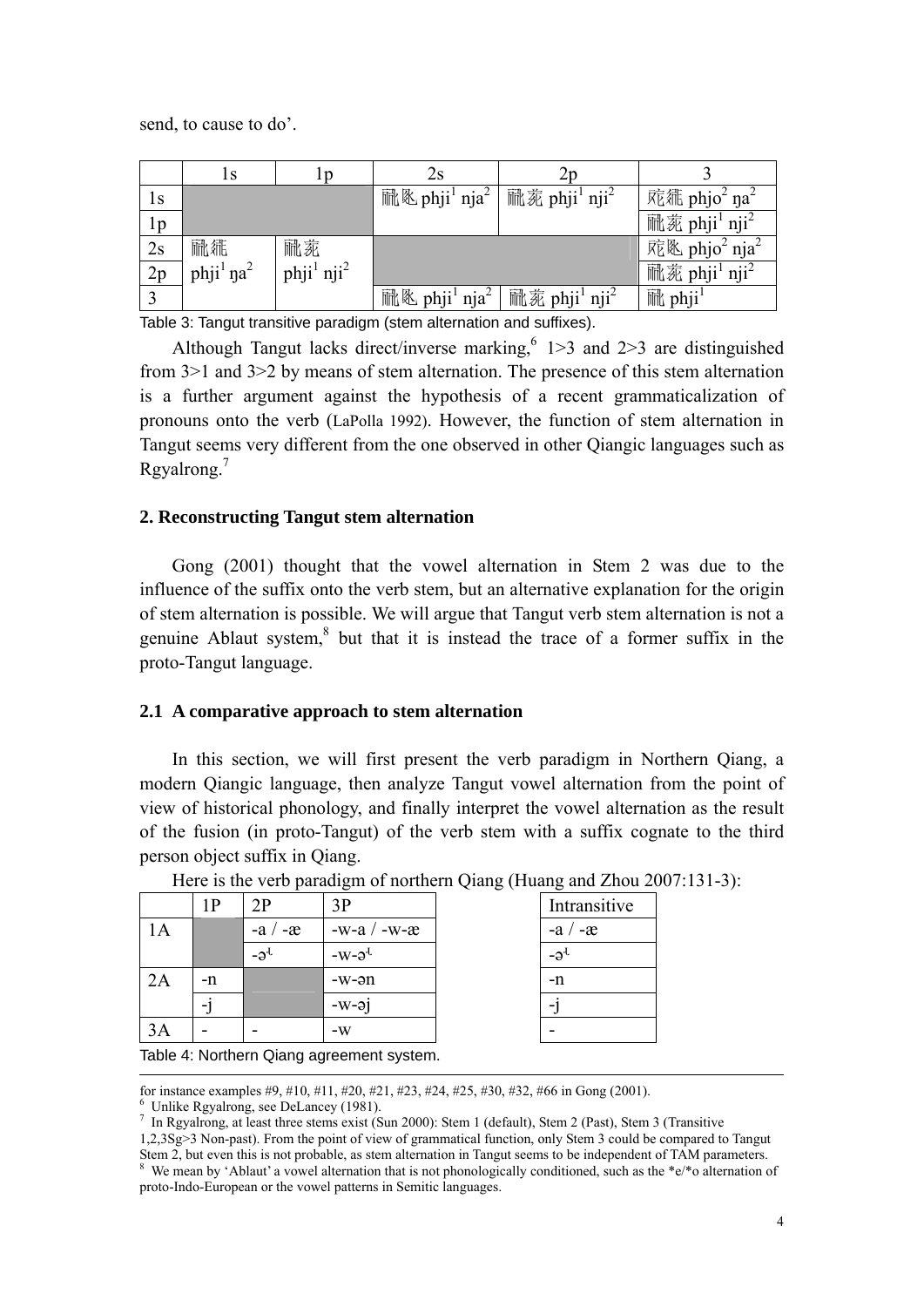Qiang verbal morphology clearly follows an accusative alignment: the agent markers are the same as the intransitive suffixes. 1>3 and 3>1 are distinguished from 1>2 and 2>1 by the addition of a -w- third person patient suffix. This suffix is cognate with the Situ Rgyalrong –w direct suffix (DeLancey 1981) and cognate suffixes are found in Kiranti languages. In intransitive verbs, this –w suffix does not appear.

Let us now examine the  $-i\mathrm{i}$  / -jo alternation from the point of view of historical phonology. Tangut –ji has many origins, one of which clearly is proto-Tangut \*–a or \*-ja, as comparison with Japhug Rgyalrong, Tibetan or other ST languages reveals (Matisoff 2004, Jacques 2006a, Gong 2007):

|   | Tangut         | Japhug | Tibetan            | meaning           |
|---|----------------|--------|--------------------|-------------------|
| 萊 | $dz$ ji 1.10   | ndza   | za (zos)           | to eat            |
| 務 | wji 1.10       | pa     | (byed byas) bya    | to do, to close   |
| 励 | wji 1.10       | -xpa   |                    | year              |
| 詬 | $s$ jwi $1.10$ | -çya   | so $\lt$ *swa      | tooth             |
| 薪 | gjwi $2.10$    | nga    | $b$ -go $\lt$ *gwa | to wear (clothes) |
| 颏 | tji 1.67       | ta     |                    | to put            |
| 淡 | wji 1.67       | -jpa   |                    | snow              |
| 癓 | lhji 2.60      | sla    | zla                | moon              |
| 黏 | wji 1.67       | -rpa   |                    | axe               |
| 豣 | wji 2.60       | spa    |                    | can               |

Table 5: -ji :: -a correspondence set

The Tangut rime –e also corresponds to Rgyalrong and Tibetan –a:

| Tangut |           | Japhug | Tibetan | meaning |  |
|--------|-----------|--------|---------|---------|--|
| 额      | nwe 2.7   | nu-na  |         | cow     |  |
| 谻      | gie $1.9$ | Nqa    | dka     | hard    |  |
| 我      | we 1.65   | sya    |         | rust    |  |

Table 6: -e :: -a correspondence set

There does not seem to be any phonetic conditioning for these distributions, and we have to reconstruct several low vowels in proto-Tangut. Following Gong (2007), we propose here \*ja  $\rightarrow$  -ji, \*a  $\rightarrow$  -e.

Among the examples of verbs with  $-i$  $i(r)$  /  $-i$  $o(r)$  and  $-i$  $e(r)$  /  $-i$  $o(r)$  vowel alternations cited by Gong (2001) or observed by us, only transitive verbs are found. We propose that stem 2 originated as a fusion of the verb stem with a third person patient suffix \*-w cognate with the Qiang suffix presented in Table 4. We suppose that proto-Tangut \*-ja-w  $\rightarrow$  -jo and \*-a-w  $\rightarrow$  -o.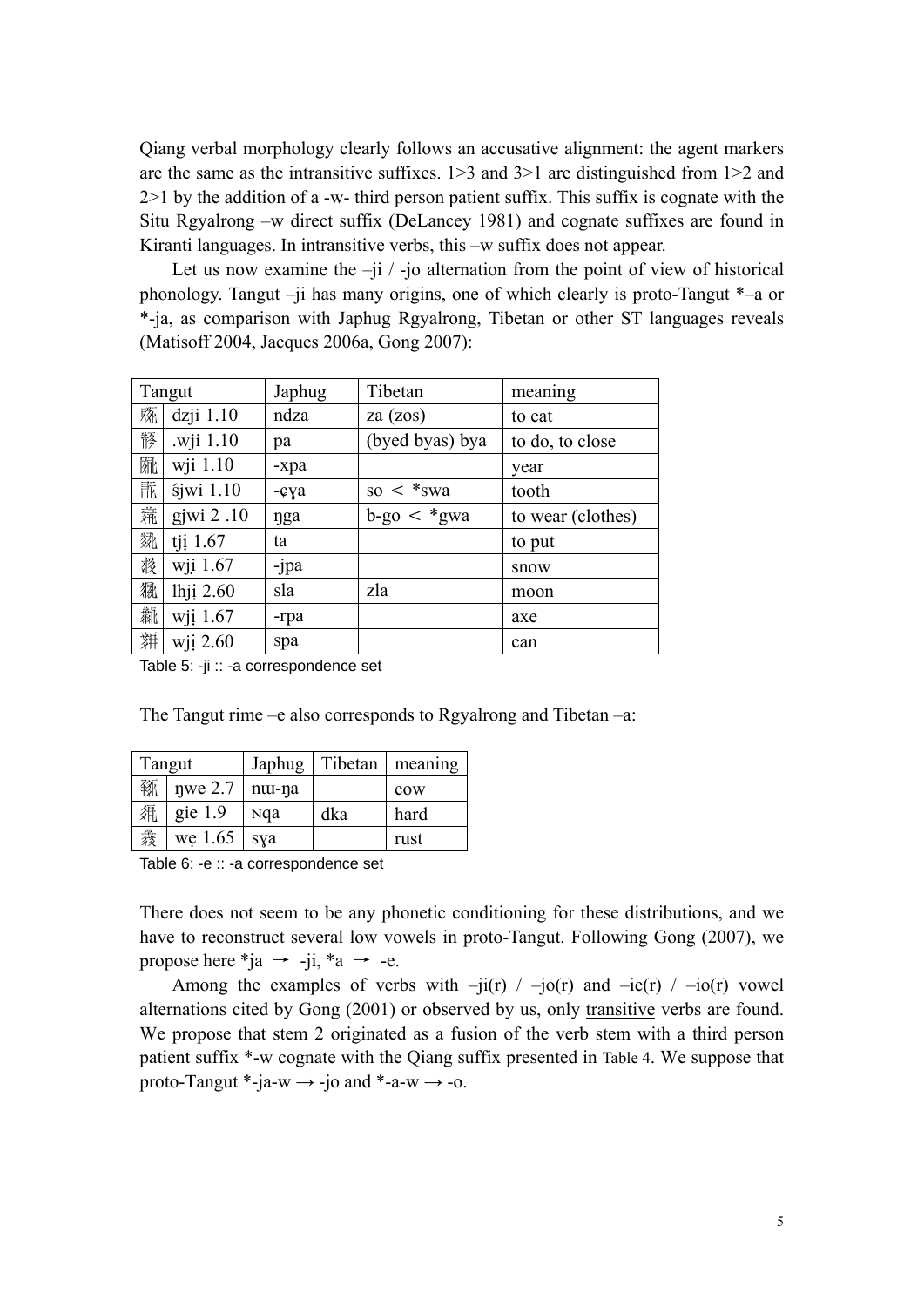| Stem 1              | Proto-Tangut <sup>9</sup> | Stem 2                              | Proto-Tangut             | Meaning |
|---------------------|---------------------------|-------------------------------------|--------------------------|---------|
| <b></b> @ dzji 1.10 | *ndzja                    | $\overline{\mathfrak{M}}$ dzjo 1.51 | *ndzja-w                 | to eat  |
| 移 .wji 1.10         | *pja                      | <i> m</i> io 1.51                   | $*$ pja-w                | to do   |
| 熟 gjwi 2 .10        | $*$ ng <sup>w</sup> ja    | <b>縱</b> gjwo 2.44                  | $*$ ng <sup>w</sup> ja-w | to wear |
| 熟 tji 1.67          | *C-tja                    | 豩<br>tjo 1.72                       | *C-tja-w                 | to put  |
| <b>霞</b> wier 1.78  | *pra                      | 燕<br>wior 1.90                      | *pra-w                   | to love |

Table 7: A reconstruction of  $-i$ i / -jo and -ie / -io alternations in proto-Tangut.

After the fusion of the stem vowel with the –w suffix occurred, the changes  $*$ ja  $\rightarrow$  -ji and \*a  $\rightarrow$  -e happened, creating the -ji / -jo and -(i)e / -(i)o alternations<sup>10</sup> attested in Tangut.

#### **2.2 The distribution of stem 2**

The explanation outlined in section 2.1 runs into a serious difficulty. In Qiang, the  $-w$  suffix is present on all transitive forms with  $3<sup>rd</sup>$  person patient, whereas in Tangut, only the 1Sg>3 and 2Sg>3 forms have stem 2, not 1Pl>3, 2Pl>3 and 3>3 as would be expected if the distribution of \*-w in proto-Tangut were identical to Northern Qiang  $-W$ .

However, the restriction of a suffix originally found on all forms to only  $1Sg > 3$ and 2Sg>3 is not undocumented in languages of the Qiangic branch. In Rgyalrongic languages, the past tense –s suffix<sup>11</sup> was originally found on all verbs (transitive and intransitive) and on all forms, as in modern-day Situ Rgyalrong. However, in Japhug Rgyalrong (where it is realized –t or –s depending on the subdialect), it only occurs in the 1Sg>3 and 2Sg>3 forms of open-syllable transitive verbs (Jacques 2004:337).

 Therefore, it does not seem absurd that the –w suffix of proto-Tangut would have undergone a restriction from all transitive  $3<sup>rd</sup>$  person patient forms to only  $1Sg \geq 3$  and 2Sg>3, follow a path of evolution typologically similar to the past tense suffix of Japhug.

#### **2.3 Other types of stem alternations**

-

 The three other types of alternation attested in the Tangut verbal agreement, -ju / -jo, -ji / -ji<sup>12</sup> and -jij / -ji<sup>13</sup> can also at least partially be accounted for by the hypothesis of a  $*$ -w suffix in proto-Tangut in the  $1Sg > 3$  and  $2Sg > 3$  forms. All -ju / -jo and -jij / -ji alternating verbs presented by Gong (2001) are transitive. We would need to reconstruct the following changes: $14$ 

<sup>&</sup>lt;sup>9</sup> We reconstruct the syllables with a tense vowel (indicated by a dot under the vowel in Gong Hwangcherng's reconstruction) with a lost presyllable \*C- in proto-Tangut, following Gong (1999).<br><sup>10</sup> As pointed out by Gong (1993), Tangut -i- is the trace of Proto-Tangut \*-r-.<br><sup>11</sup> The suffix is cognate to the -s 'past tense' or per

<sup>&</sup>lt;sup>12</sup> Tangut –ji also corresponds to Rgyalrong and Tibetan –i. Verbs with -ji / -ji alternation belong to the correspondence set where –ji corresponds to a Japhug front vowel.

<sup>&</sup>lt;sup>13</sup> Tangut –jij corresponds sometimes to Tibetan and Rgyalrong front vowels, sometimes to Japhug –o (proto-Rgyalrong \*-an) and Tibetan –ang, see Jacques (2006a).

As pointed out by an anonymous reviewer, some verb alternations in Tangut cannot be accounted for by our hypothesis, such as the -jow / -jij alternation in the verb 'to give' Stem 1  $\mathbb R$  khjow<sup>1</sup>, Stem 2  $\mathbb R$  khjij<sup>1</sup>. We leave to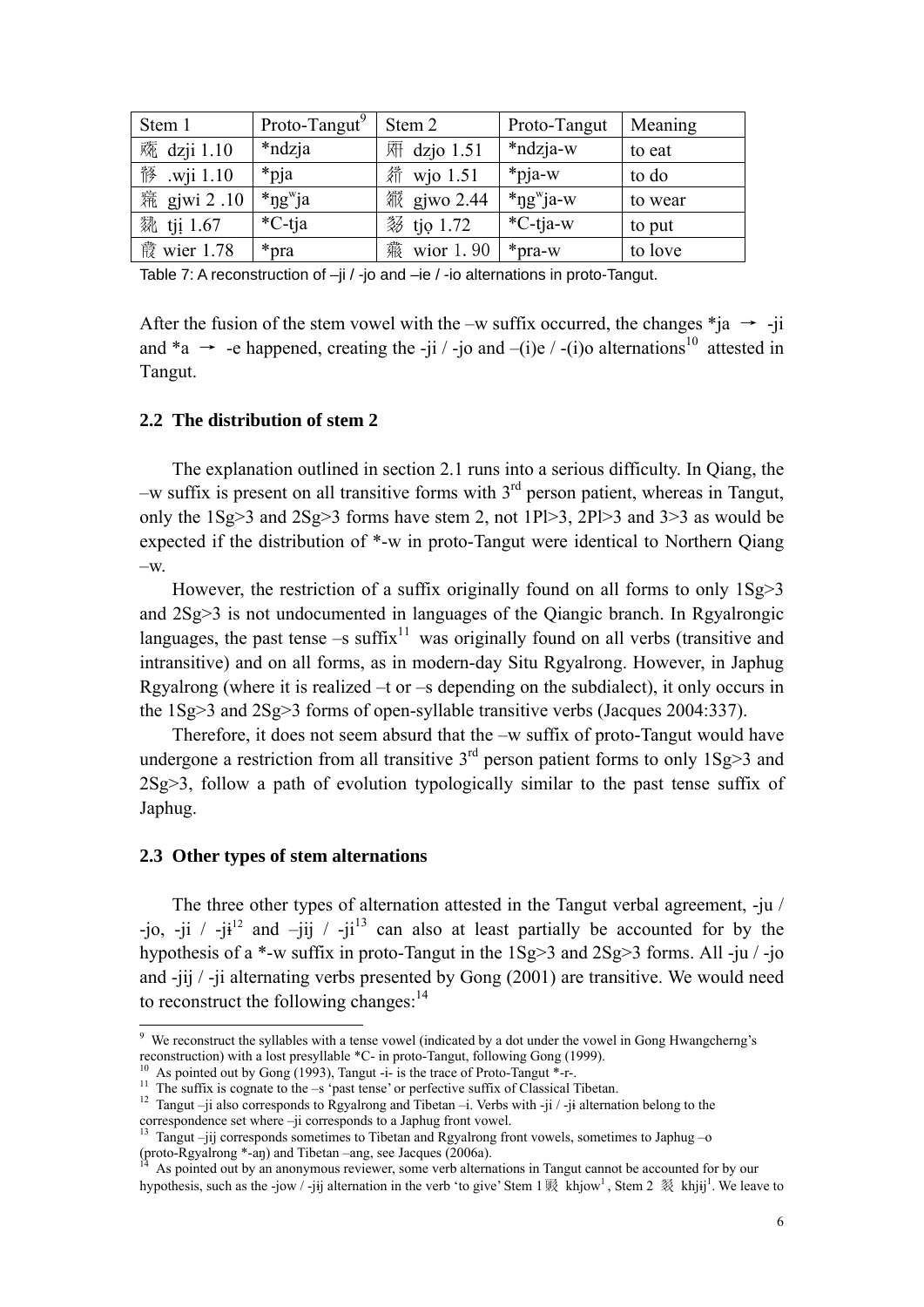| Stem 1                     | Stem 2                                    |
|----------------------------|-------------------------------------------|
| $-ju \leftarrow *-ju$      | $-10 \leftarrow$ *-ju-w                   |
| $-i1 \leftarrow * -i$      | $-i$ <b>i</b> $\leftarrow$ *- <b>i</b> -w |
| $-jij \leftarrow *-ij$     | $-ji \leftarrow *-ij-w$                   |
| $\leftarrow$ *-jan<br>-111 | $-ji \leftarrow *-jan-w$                  |

Table 8: A reconstruction of all other stem alternations in Tangut.

However, among -ji / -jɨ alternating verbs given by Gong, we find two intransitive verbs: 俗 sji 2.10 / 糤 sji1.30 'to die' (cognate of Japhug *si* and Tibetan *shi*) and 間  $\sin 2.9 / \frac{\pi}{10}$  s<sup>i</sup>i 1.29 'to go' (cognate of Japhug *ce*). For examples such as these, a direct \*-w suffix in proto-Tangut cannot be hypothesized. The alternation could be due to analogy with transitive -ji / -jɨ alternating verbs or to the reanalysis of a different kind of alternation from an entirely distinct origin.

Interestingly, as already noted by Gong (2001:46) himself, stem alternation in the verb 'to go' does not always follow the rule we would expect (stem 1 with 1sg and 2sg, stem 2 with 1pl, 2pl and third person). It is easy to find examples of stem 1 followed by a first or second person suffix, or stem 2 with a third person subject:

| (2) | 雍         | 猁      | 紁        | 鄉      | 羽    | 繗      | 喘    | 努              |      |
|-----|-----------|--------|----------|--------|------|--------|------|----------------|------|
|     | thja      | wji.   | mee      | dźjwi  | phja | mja    | lja  | 1 <sup>1</sup> |      |
|     | 1.20      | 1.67   | 2.11     | 2.09   | 1.20 | 1.20   | 1.20 | 2.28           |      |
|     | this      | beast  | imperial | throne | side | fear   | come | <b>QUOT</b>    |      |
|     | 继         | 斴      | 矛        | 癓      | 栩    | 憝      | 黏    | 瀧              | 痲    |
|     | nioow     | tśhjwo | lju.     | dźjiir | ywə  | rjir   | rjir | śji            | na   |
|     | 1.57      | 1.48   | 2.52     | 1.92   | 2.25 | 2.74   | 2.77 | 2.09           | 2.14 |
|     | therefore |        | body     | reject |      | before | PRF  | go[1]          | 1sg  |

I feared that this beast could approach the throne, that is why I went ahead, ready to give my life. (#26.7, p.82)

In this example, the stem 1 form  $\ddot{\mathbb{R}}$  siji 2.9 appears followed by the first person suffix, though only stem 2 would be expected here according to Gong's theory. In fact, the distribution of stem 1 and 2 of the verb 'to go' is unrelated to person. We counted all the occurrences of stem 1 and stem 2 of the verb 'to go' in Jacques (2007), and found out that both stems appear with first, second or third person subjects, as can be seen from the following table :

|           | Stem 1 $\ddot{\mathbb{R}}$ sji 2.9 | Stem $2 \frac{3\pi}{16}$ sji 1.29 |
|-----------|------------------------------------|-----------------------------------|
| lsg,      |                                    |                                   |
|           |                                    |                                   |
| ambiguous |                                    |                                   |

Table 9: Occurrences of stem 1 and stem 2 in the Tangut text 'New treatise on parental love and filial piety'.

future investigation the issue of how to reconstruct this unusual alternation.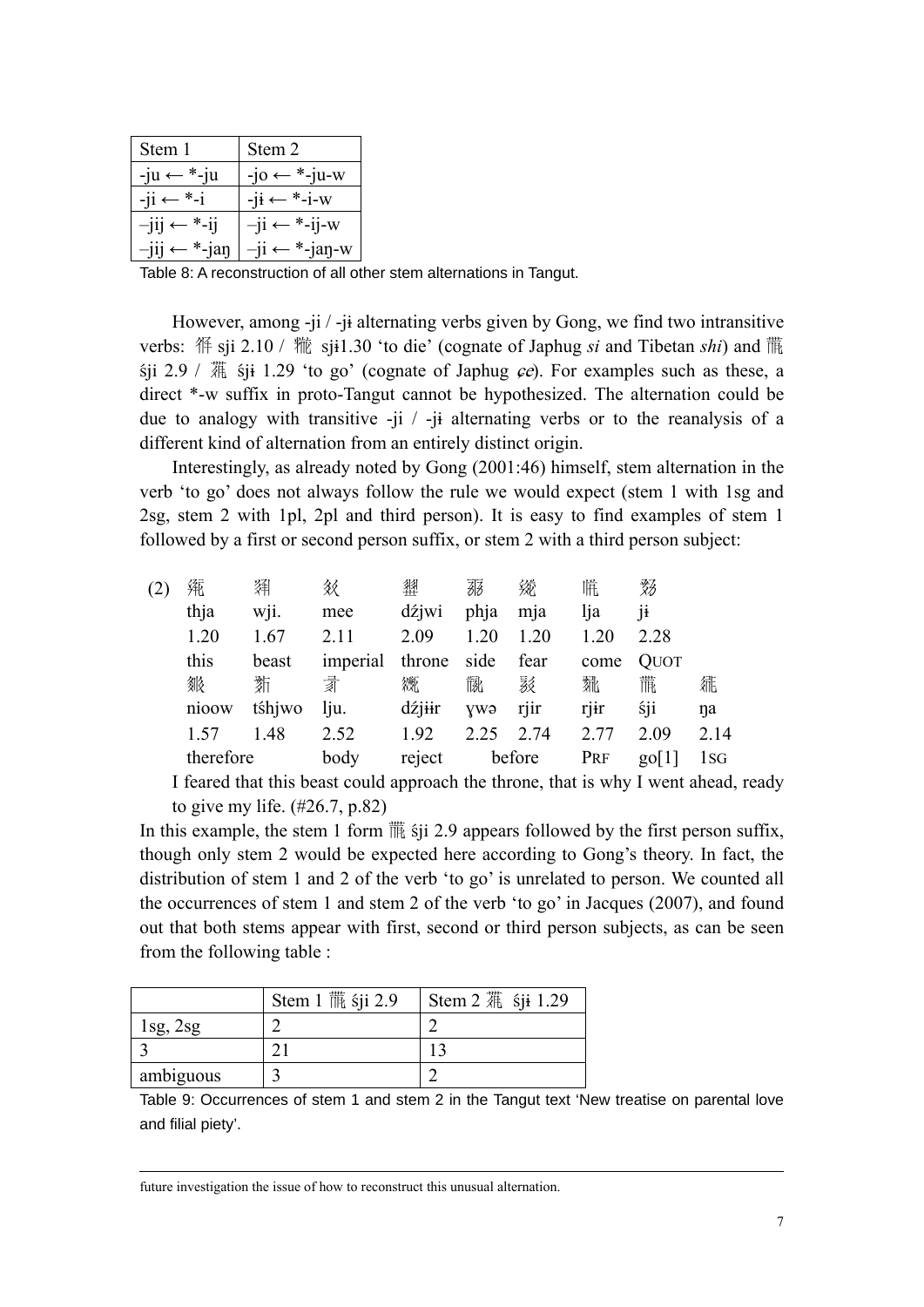Therefore, this shows that the function of stem alternation in this verb is entirely distinct from the one observed with transitive verbs, and cannot be used as a counterexample against the idea presented above that stem 2 arose as the result of a fusion between the verb stem and a third person object / direct \*-w suffix.

#### **3. Conclusion**

Tangut, if compared to other languages of the Qiangic branch, has a very eroded phonology: it lost consonant clusters, final consonants, and underwent extensive vowel changes. Nevertheless, the complex morphology of proto-Tangut did not disappear with these phonological changes. Instead, what used to be concatenative morphology (prefixes, suffixes) became vowel alternation, and the degree of flexion of the Tangut language increased, rather than decreased, in the process.

### References

- DeLancey, Scott. 1981. The category of direction in Tibeto-Burman, *Linguistics of the Tibeto-Burman Area*, 6.1:83-101.
- Gong Hwangcherng 1993. *Xixiayu yu qiangyuzhi yuyan tongyuanci de lishi cengci*, ms.
- Gong Hwangcherng. 1999. Xixiayu de jin yuanyin ji qi laiyuan, *Bulletin of the Institute of History and Philology*, *Academia Sinica*, 70.2:531-558.
- Gong Hwangcherng. 2001. Xixiayu dongci de rencheng huying yu yinyun zhuanhuan, *Language and Linguistics*, 2.1: 21-67.
- Gong Hwangcherng. 2002. *Collected Papers on Tangut Philology*, Language and Linguistics Monograph Series C2-1, Taipei: Academia Sinica.
- Gong Hwangcherng 2007. Xixia yu zai Hanzang yuyan yanjiu zhong de diwei, *Language and Linguistics*, 8.2:447-470.
- Huang Bufan and Zhou Facheng 2007. *Qiangyu yanjiu*. Chengdu: Sichuan Minzu chubanshe.
- Kepping Ksenia B. 1975. Лексические группы глаголов и субъектно-объектное согласование в тангутском языке. [Verb lexical groups and subject-object agreement in Tangut] *Письменные памятники и проблемы истории культуры народов Востока* XI, 59-64. Moscow : Nauka.
- Kepping Ksenia B. 1985. *Тангутский язык Морфология* [The Tangut language Morphology]*,* Moscow: Nauka.
- Jacques, Guillaume. 2004. *Phonologie et morphologie du Japhug (rgyalrong)*, thèse de doctorat, université Paris VII-Denis Diderot. http://tel.archives-ouvertes.fr/tel-00138568/fr/
- Jacques, Guillaume. 2006a. Essai de comparaison des rimes du tangoute et du rgyalrong, in : *Medieval Tibeto-burman languages II*, ed. by C. Beckwith, Leiden: Brill, pp. 121-154.
- Jacques, Guillaume. 2006b. *Nouveau recueil sur la compassion et la piété filiale,*